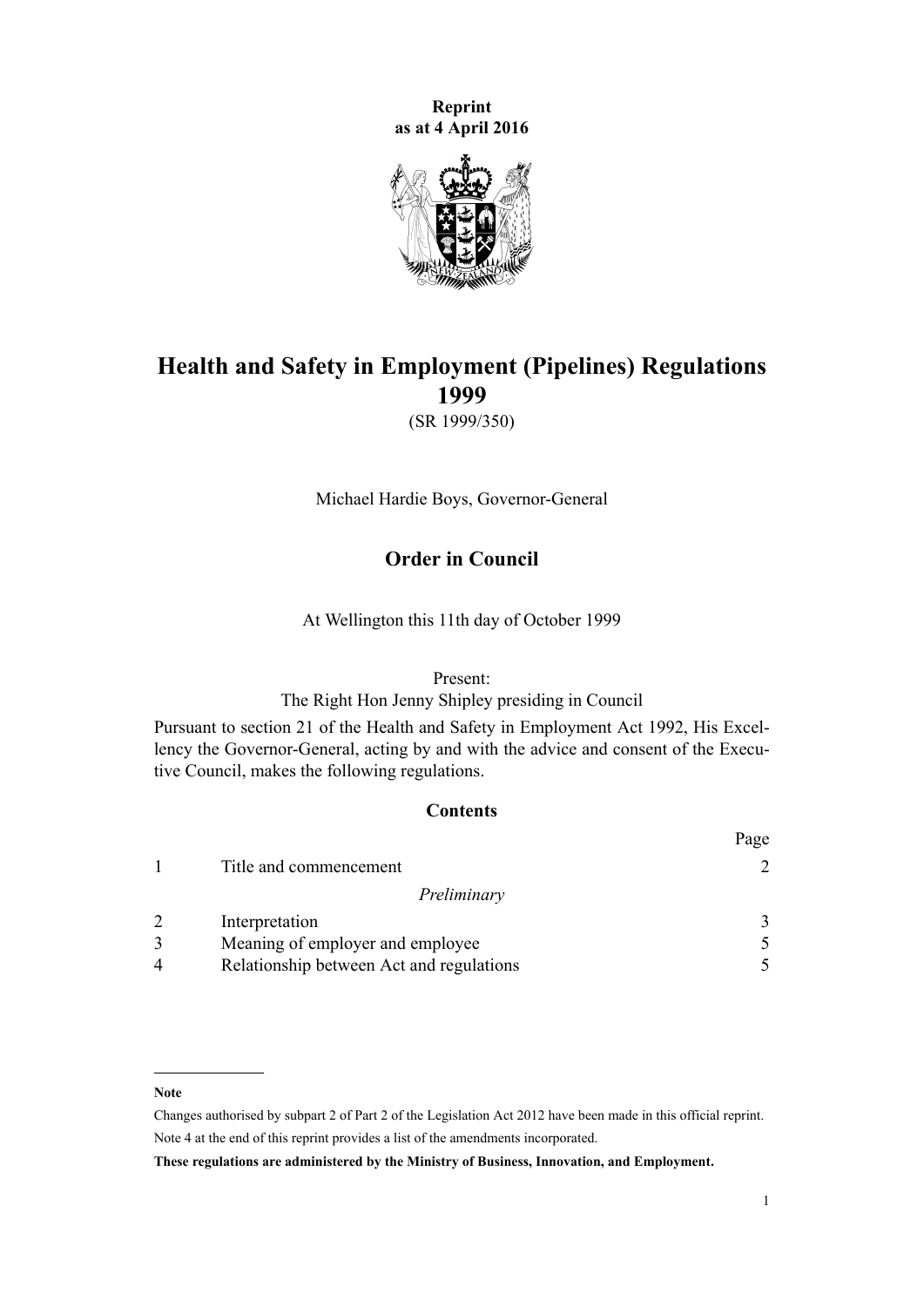<span id="page-1-0"></span>

| r 1 | Health and Safety in Employment (Pipelines)<br><b>Regulations 1999</b>                 | Reprinted as at<br>4 April 2016 |
|-----|----------------------------------------------------------------------------------------|---------------------------------|
|     | Managers                                                                               |                                 |
| 5   | Managers to be appointed to exercise supervision                                       | 6                               |
|     | General duties                                                                         |                                 |
| 6   | Management of hazardous liquids, vapours, and gases                                    | 6                               |
| 7   | Identification and location of pipelines                                               | 6                               |
| 8   | Design, construction, operation, maintenance, suspension, and<br>abandonment standards | $\overline{7}$                  |
|     | Provisions relating to certification                                                   |                                 |
| 9   | Recognition of inspection bodies                                                       | $\overline{7}$                  |
| 10  | Inspection body to carry out inspections and issue certificates of<br>fitness          | 9                               |
| 11  | Compliance with certificates of fitness                                                | 9                               |
|     | Notifiable operations                                                                  |                                 |
| 12  | Notification of certain operations                                                     | 11                              |
| 13  | Other notifications                                                                    | 11                              |
|     | Duties relating to land occupiers and controlling authorities                          |                                 |
| 14  | Abandonment of pipeline operation                                                      | 12                              |
| 15  | Notification to land occupiers or controlling authorities                              | 12                              |
| 16  | Work which might adversely affect pipelines                                            | 12                              |
| 17  | <b>Emergency procedures</b>                                                            | 13                              |
|     | Revocation                                                                             |                                 |
| 18  | Revocation                                                                             | 14                              |
|     | <i><b>Offences</b></i>                                                                 |                                 |
|     | [Revoked]                                                                              |                                 |
| 19  | Offences [Revoked]                                                                     | 14                              |
|     | <b>Schedule 1</b>                                                                      | 15                              |
|     | Form of certificate of fitness                                                         |                                 |
|     | <b>Schedule 2</b><br><b>Particulars to be notified to WorkSafe</b>                     | 16                              |

# **Regulations**

## **1 Title and commencement**

- (1) These regulations may be cited as the Health and Safety in Employment (Pipelines) Regulations 1999.
- (2) These regulations come into force on the 28th day after the date of their notification in the *Gazette*.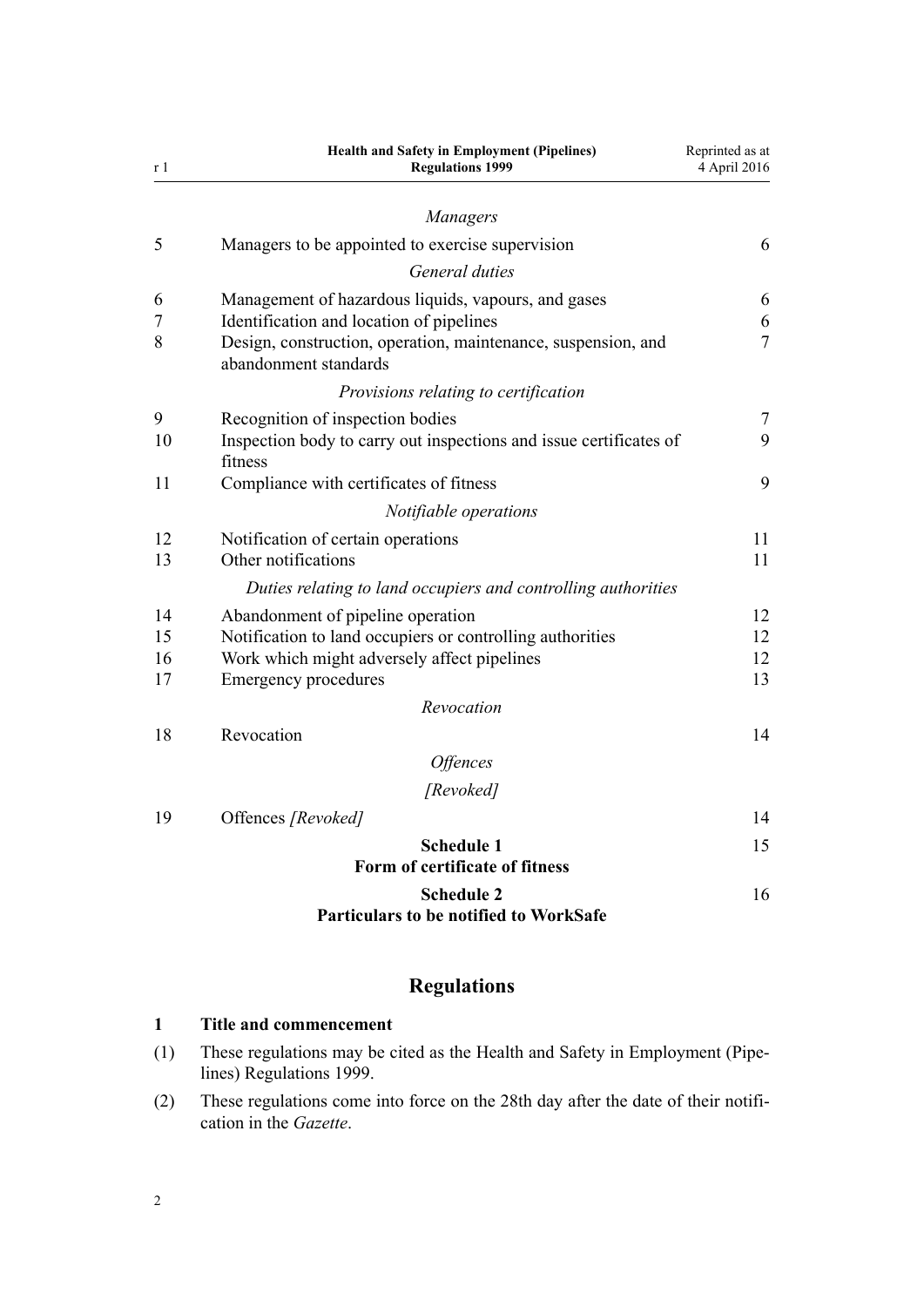## *Preliminary*

#### <span id="page-2-0"></span>**2 Interpretation**

In these regulations, unless the context otherwise requires,—

**Act** means the [Health and Safety at Work Act 2015](http://prd-lgnz-nlb.prd.pco.net.nz/pdflink.aspx?id=DLM5976602)

**certificate of fitness** means a certificate of fitness of the kind referred to in [regulation 11](#page-8-0) and issued under these regulations by an inspection body

**geothermal fluid** means all steam, water, and water vapour, and every mixture of all or any of them (which mixture may include gases), that has been heated within the earth by natural phenomena to a temperature in excess of 70°C or more

**inspection body** means a person or organisation recognised by WorkSafe under [regulation 9](#page-6-0)

**manager** means a person appointed under [regulation 5](#page-5-0)

#### **natural gas**—

- (a) means—
	- (i) any naturally occurring gaseous hydrocarbon; or
	- (ii) any mixture of naturally occurring gaseous hydrocarbons; or
	- (iii) any other naturally occurring substance that is in a gaseous state at a temperature of 15°C and an absolute pressure of 101.325 kPa and that is recovered by mining; and
- (b) includes Liquified Petroleum Gas

**oil** means any alcohol or hydrocarbon other than coal, natural gas, or gas as defined in the [Gas Act 1992](http://prd-lgnz-nlb.prd.pco.net.nz/pdflink.aspx?id=DLM285411)

### **petroleum**—

- (a) means—
	- (i) any naturally occurring hydrocarbon (other than coal) whether in a gaseous, liquid, or solid state; or
	- (ii) any naturally occurring mixture of hydrocarbons (other than coal) whether in a gaseous, liquid, or solid state; or
	- (iii) any naturally occurring mixture of 1 or more hydrocarbons (other than coal), whether in a gaseous, liquid, or solid state, and 1 or more of the following, namely, carbon dioxide, helium, hydrogen sulphide, or nitrogen; and
- (b) includes—
	- (i) any petroleum that has been mined or otherwise recovered from its natural condition; or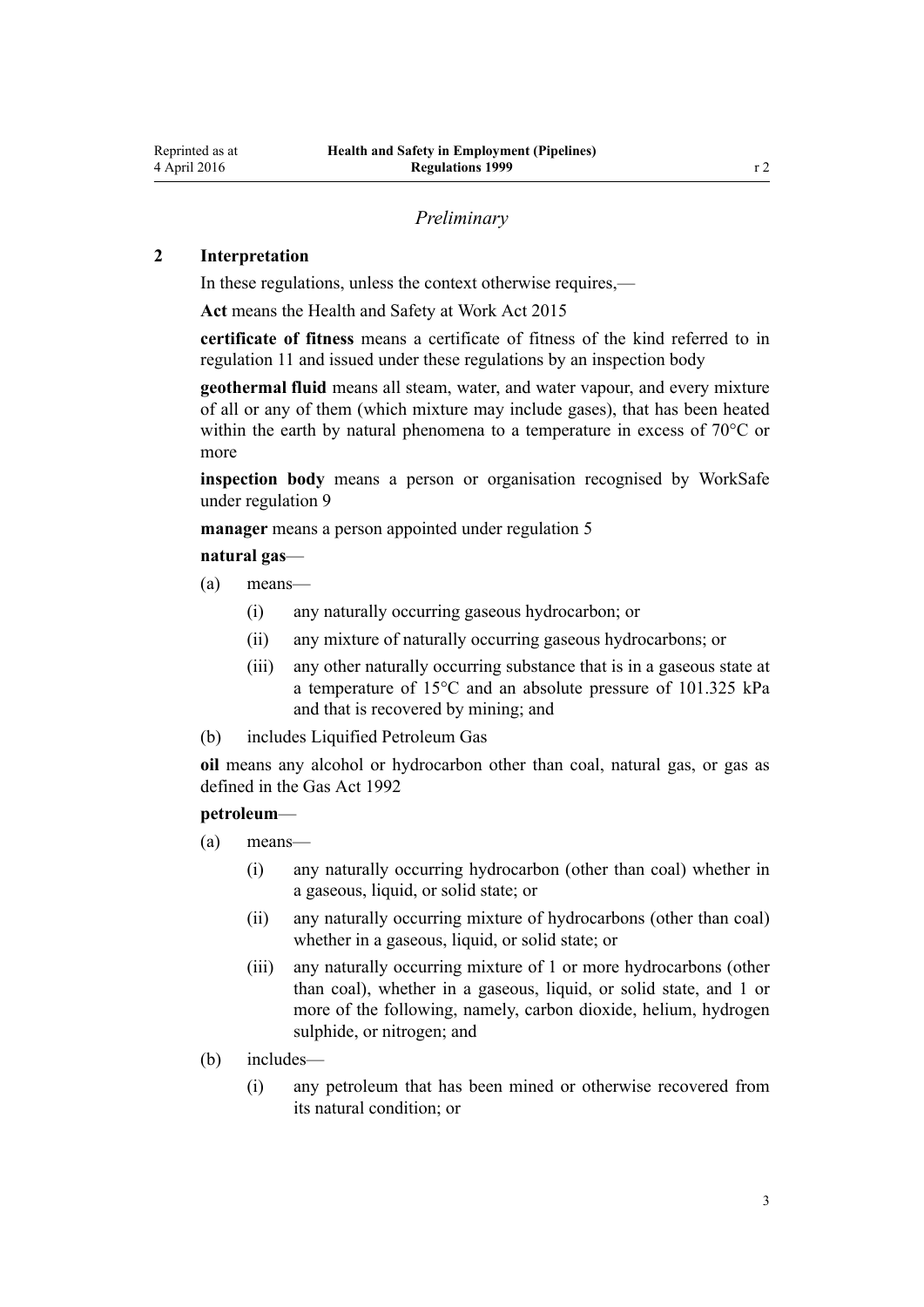(ii) any petroleum that has been mined or otherwise recovered but has been returned to a natural reservoir for storage purposes in the same or an adjacent area

#### **pipeline**—

- (a) means—
	- (i) any pipeline that was authorised under the Petroleum Act 1937; or
	- (ii) any pipeline or proposed pipeline likely to be permanent and used or intended to be used for the conveyance of any mineral, petroleum, geothermal fluid, natural gas, or any other fluid that, at ambient conditions, has inherent properties that may create a significant hazard; and
- (b) includes any part of a pipeline or proposed pipeline, including—
	- (i) any directly associated fitting, pig launcher, or receiver; and
	- (ii) any pressure vessel and its associated appurtenances, including any compressor, filter, separator, coalescer, or pulsation bottle; and
	- (iii) any natural gas cooler associated with any pipeline compressor, pump, or tank; and
	- (iv) any appurtenance required for the conveyance of the product or material in the pipeline or for its safe operation; but
- (c) does not include—
	- (i) any bulk storage installation; or
	- (ii) any pipeline wholly within the boundary of the plant that the pipeline is servicing; or
	- (iii) any pipeline between a bulk storage installation and another form of transport that is not an extension of a pipeline as defined in these regulations; or
	- (iv) any pipeline with a pressure of 2000 kPa gauge or less under the control of a gas distributor and used to distribute gas from the boundary of the gasworks or gate station or outlet flange supplying gas for distribution; or
	- (v) any pipeline or part of a pipeline offshore that forms part of an offshore petroleum operation; or
	- (vi) any pipeline 150 mm in diameter or less that is not associated with the production of electricity and that contains geothermal fluids; or
	- (vii) any pipelines solely used for the purposes of conveying water

**pipeline operation** means any work in connection with a pipeline, including its design, construction, operation, maintenance, and abandonment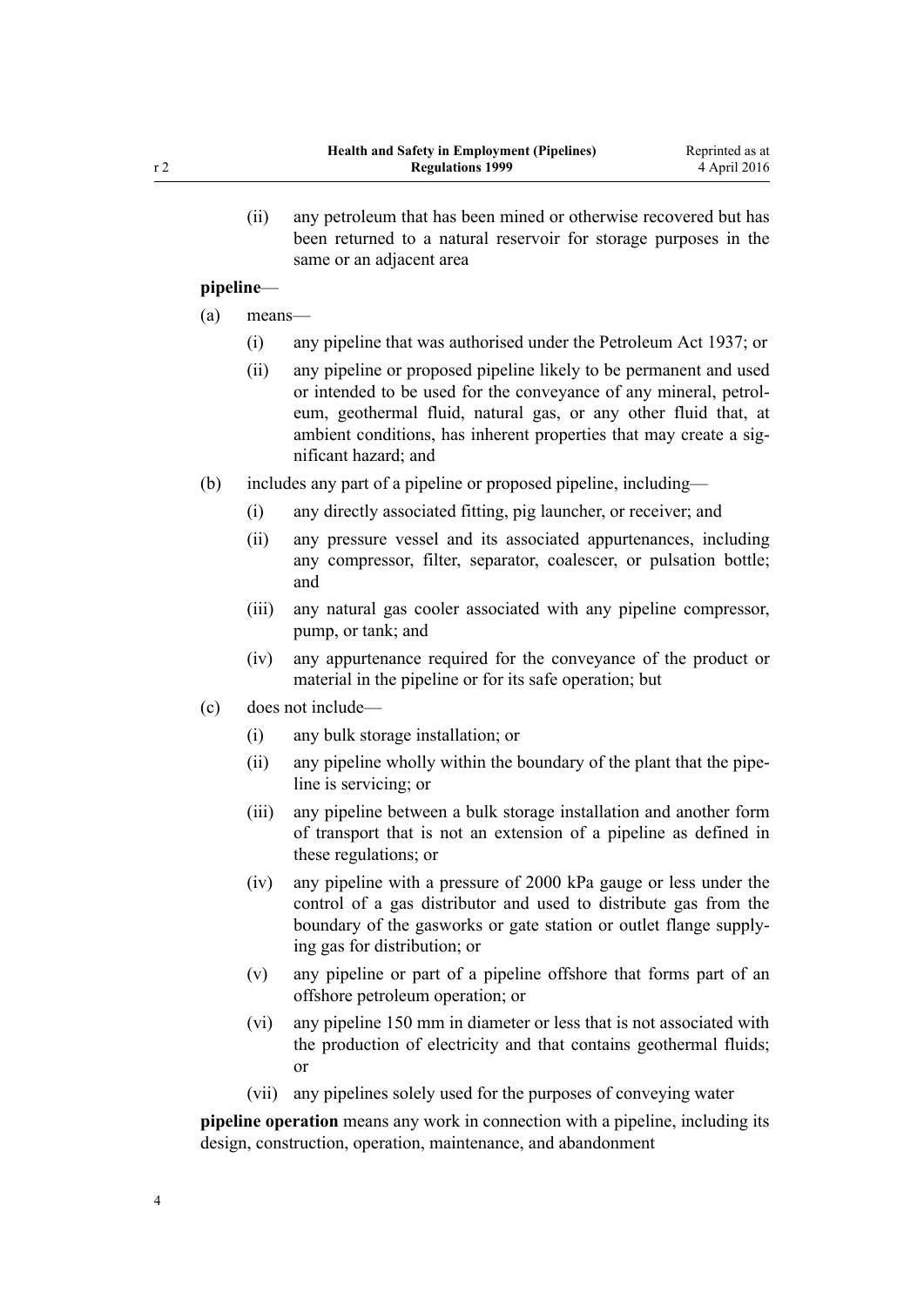#### <span id="page-4-0"></span>**pipeline worker**—

- (a) means any person employed or engaged in any capacity in or around a pipeline operation; and
- (b) includes any contractor or subcontractor engaged to carry out any work relating to the operation, and the employees of any such contractor or subcontractor.

Regulation 2 **Act**: replaced, on 4 April 2016, by [section 232](http://prd-lgnz-nlb.prd.pco.net.nz/pdflink.aspx?id=DLM5977236) of the Health and Safety at Work Act 2015 (2015 No 70).

Regulation 2 **certificate of fitness**: amended, on 26 September 2006, by [section 13](http://prd-lgnz-nlb.prd.pco.net.nz/pdflink.aspx?id=DLM382636) of the Testing Laboratory Registration Amendment Act 2006 (2006 No 45).

Regulation 2 **certifying authority**: revoked, on 26 September 2006, by [section 13](http://prd-lgnz-nlb.prd.pco.net.nz/pdflink.aspx?id=DLM382636) of the Testing Laboratory Registration Amendment Act 2006 (2006 No 45).

Regulation 2 **inspection body**: inserted, on 26 September 2006, by [section 13](http://prd-lgnz-nlb.prd.pco.net.nz/pdflink.aspx?id=DLM382636) of the Testing Laboratory Registration Amendment Act 2006 (2006 No 45).

Regulation 2 **inspection body**: amended, on 16 December 2013, by [section 22](http://prd-lgnz-nlb.prd.pco.net.nz/pdflink.aspx?id=DLM5302071) of the WorkSafe New Zealand Act 2013 (2013 No 94).

#### **3 Meaning of employer and employee**

- (1) In these regulations, **employer** includes—
	- (a) a person who controls a workplace; and
	- (b) a principal who controls a workplace at which a contractor or subcontractor works.
- (2) In these regulations, **employee**,—
	- (a) in relation to a person who controls a workplace, means a person lawfully at work in the place; and
	- (b) in relation to a principal, means an employee of a contractor or subcontractor or, if a contractor or subcontractor is an individual, the contractor or subcontractor, being an employee, contractor, or subcontractor doing work (other than residential work) that the contractor was engaged to do.

Regulation 3(1)(a): amended, on 4 April 2016, by [section 232](http://prd-lgnz-nlb.prd.pco.net.nz/pdflink.aspx?id=DLM5977236) of the Health and Safety at Work Act 2015 (2015 No 70).

Regulation 3(1)(b): amended, on 4 April 2016, by [section 232](http://prd-lgnz-nlb.prd.pco.net.nz/pdflink.aspx?id=DLM5977236) of the Health and Safety at Work Act 2015 (2015 No 70).

Regulation 3(2)(a): amended, on 4 April 2016, by [section 232](http://prd-lgnz-nlb.prd.pco.net.nz/pdflink.aspx?id=DLM5977236) of the Health and Safety at Work Act 2015 (2015 No 70).

#### **4 Relationship between Act and regulations**

A person on whom a duty is imposed by these regulations in relation to a particular set of circumstances must, on the occurrence of those circumstances, comply with that duty, despite the fact that the Act may impose the same, a similar, or an additional duty on that person in relation to that set of circumstances.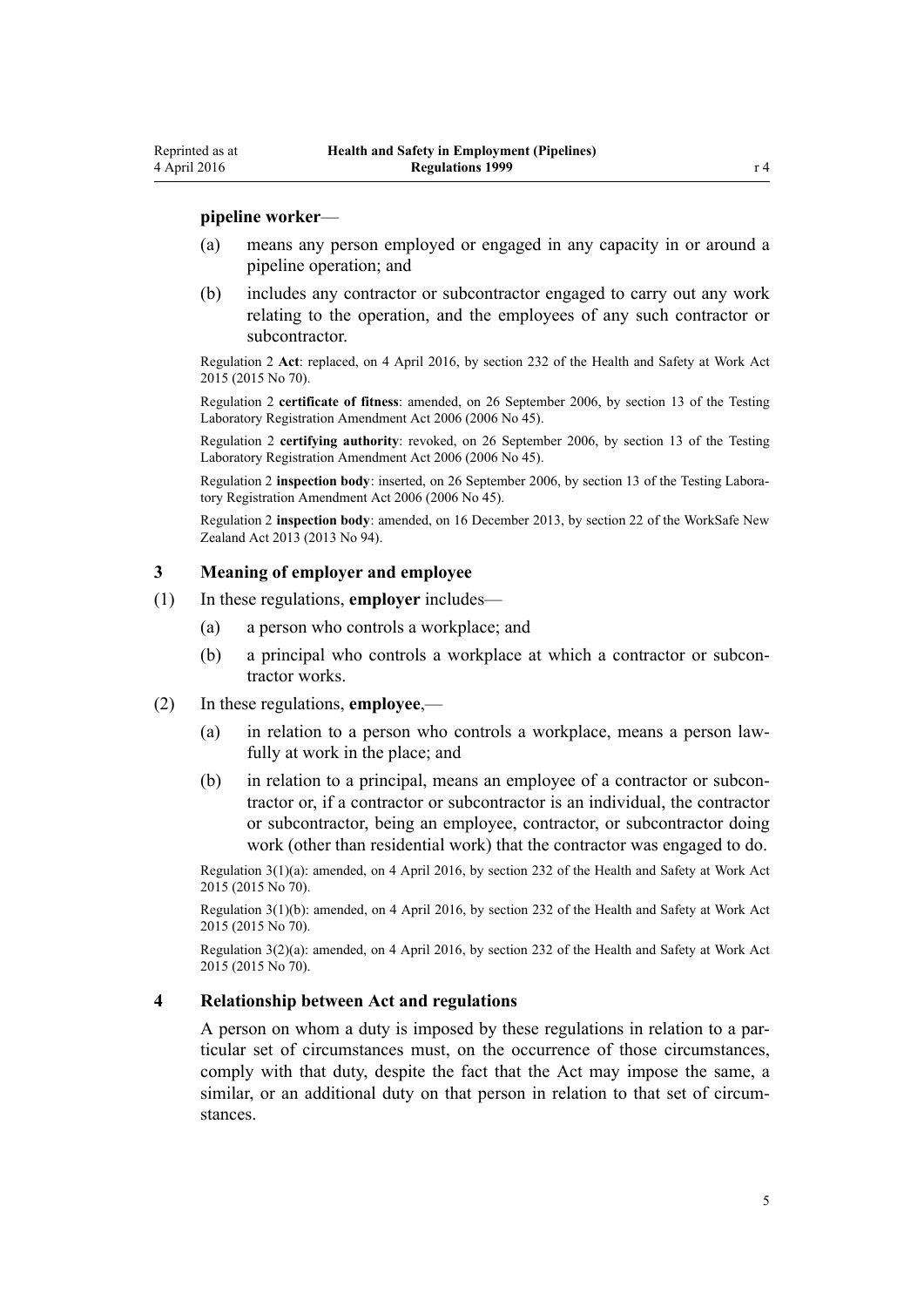### *Managers*

#### <span id="page-5-0"></span>**5 Managers to be appointed to exercise supervision**

- (1) An employer must, so far as is reasonably practicable, ensure that a person is appointed to—
	- (a) manage the pipeline operation; and
	- (b) supervise the health and safety aspects of the pipeline operation personally on every day on which any employee is at work.
- (2) An employer must, so far as is reasonably practicable, ensure that every manager appointed under this regulation has the experience, knowledge, and skills necessary to supervise the pipeline operation.
- (3) An employer must, so far as is reasonably practicable, ensure that all employees are informed of the name of the manager.
- (4) Employees must comply with all reasonable instructions given by the manager in order to ensure compliance with the Act and any applicable regulations made under the Act.

Regulation 5(1): amended, on 4 April 2016, by [section 232](http://prd-lgnz-nlb.prd.pco.net.nz/pdflink.aspx?id=DLM5977236) of the Health and Safety at Work Act 2015 (2015 No 70).

Regulation 5(2): amended, on 4 April 2016, by [section 232](http://prd-lgnz-nlb.prd.pco.net.nz/pdflink.aspx?id=DLM5977236) of the Health and Safety at Work Act 2015 (2015 No 70).

Regulation 5(3): amended, on 4 April 2016, by [section 232](http://prd-lgnz-nlb.prd.pco.net.nz/pdflink.aspx?id=DLM5977236) of the Health and Safety at Work Act 2015 (2015 No 70).

## *General duties*

### **6 Management of hazardous liquids, vapours, and gases**

An employer must, so far as is reasonably practicable,—

- (a) prevent the uncontrolled release of hazardous liquids, vapours, and gases; and
- (b) prevent the uncontrolled accumulation of hazardous vapours and gases; and
- (c) detect any hazardous accumulation of vapours or gases; and
- (d) protect pipeline workers working in areas where hazardous liquids, vapours, or gases may exist, particularly in confined spaces.

Regulation 6: amended, on 4 April 2016, by [section 232](http://prd-lgnz-nlb.prd.pco.net.nz/pdflink.aspx?id=DLM5977236) of the Health and Safety at Work Act 2015 (2015 No 70).

## **7 Identification and location of pipelines**

An employer must, so far as is reasonably practicable, ensure that the location of any pipeline is clearly identifiable to the controlling authorities, and to any users, of any land that the pipeline may pass through, on, or under.

Regulation 7: amended, on 4 April 2016, by [section 232](http://prd-lgnz-nlb.prd.pco.net.nz/pdflink.aspx?id=DLM5977236) of the Health and Safety at Work Act 2015 (2015 No 70).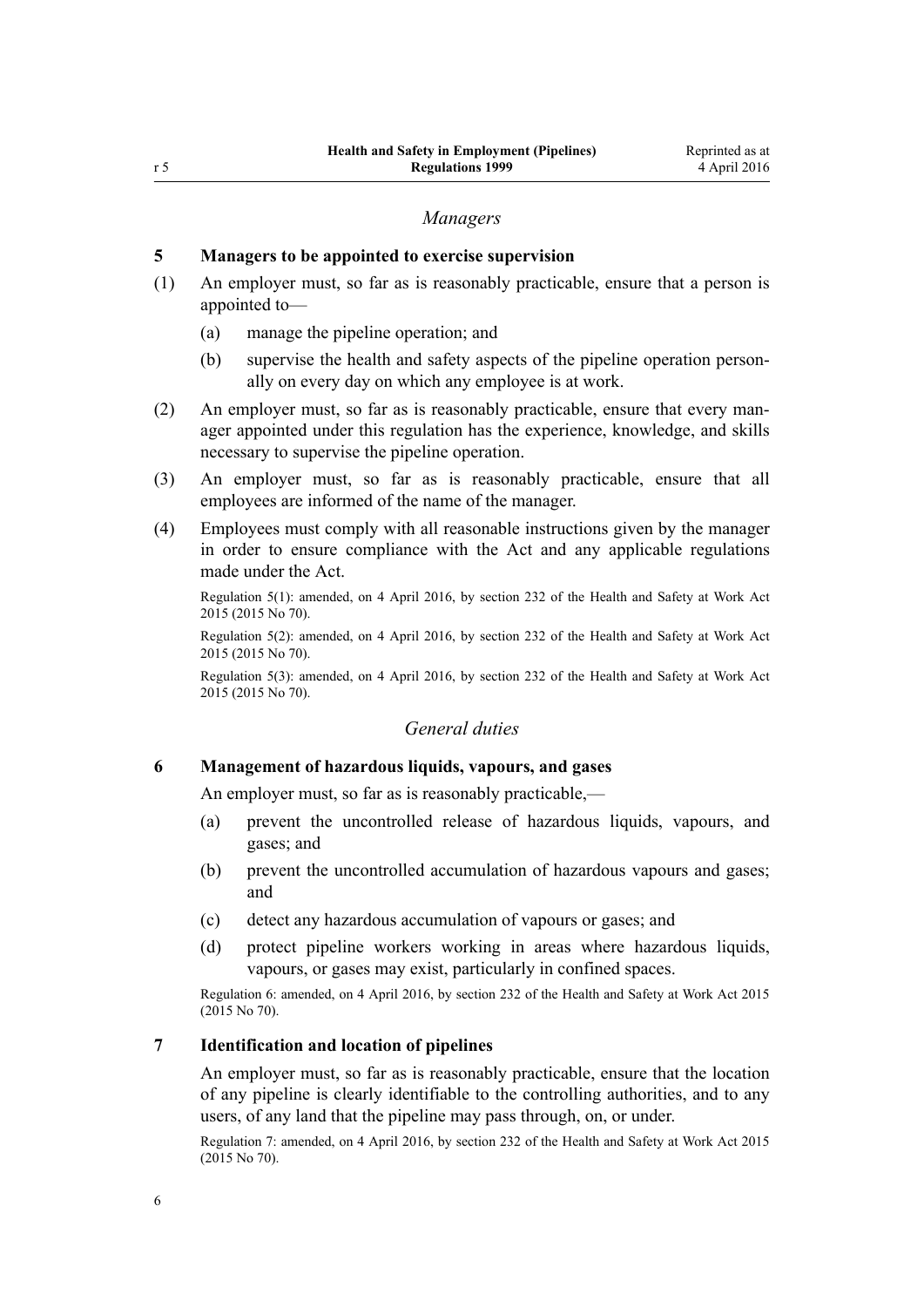## **8 Design, construction, operation, maintenance, suspension, and abandonment standards**

<span id="page-6-0"></span>Reprinted as at 4 April 2016

- (1) Subject to subclause (2), an employer must, so far as is reasonably practicable, ensure that the pipeline operation is designed, constructed, operated, and maintained, and suspended or abandoned (as the case may be), in accordance with the appropriate part or parts of—
	- (a) NZS/AS 2885, Pipelines-Gas and Liquid Petroleum, comprising—
		- (i) 2885 1 Part 1: Design and Construction, 1997; and
		- (ii) 2885 2 Part 2: Welding, 1995; and
		- (iii) 2885 3 Part 3: Operation and Maintenance, 1997; or
	- (b) NZS 5223, Code of Practice for High Pressure Gas and Petroleum Liquids Pipelines 1987; or
	- (c) the provisions of ANSI B 31, American National Standards Institute Code for Pressure Piping, comprising—
		- (i) ASME B 31.3:1999, Chemical Plant and Petroleum Refinery Piping, 1990; and
		- (ii) ASME B 31.4:1998, Liquid Transportation Systems for Hydrocarbons, Liquid Petroleum Gas, Anhydrous Ammonia, and Alcohols, 1989; and
		- (iii) ASME B 31.8:1995, Gas Transmission and Distribution Systems, 1989; or
	- (d) the Institute of Petroleum Pipeline Safety Code (IP Part 6), 1982.
- (2) If the documents referred to in subclause (1) are not applicable to any part of the pipeline operation, the employer must, so far as is reasonably practicable, ensure that that part of the pipeline operation is designed, constructed, operated, and maintained, and suspended or abandoned (as the case may be), in accordance with generally accepted and appropriate industry practice.

Regulation 8(1): amended, on 4 April 2016, by [section 232](http://prd-lgnz-nlb.prd.pco.net.nz/pdflink.aspx?id=DLM5977236) of the Health and Safety at Work Act 2015 (2015 No 70).

Regulation 8(2): amended, on 4 April 2016, by [section 232](http://prd-lgnz-nlb.prd.pco.net.nz/pdflink.aspx?id=DLM5977236) of the Health and Safety at Work Act 2015 (2015 No 70).

#### *Provisions relating to certification*

#### **9 Recognition of inspection bodies**

- (1) WorkSafe may recognise a person or organisation as an inspection body, if satisfied that—
	- (a) the person or organisation operates an effective and relevant quality assurance programme; and
	- (b) the person or organisation has appropriate experience and background relevant to the certification work; and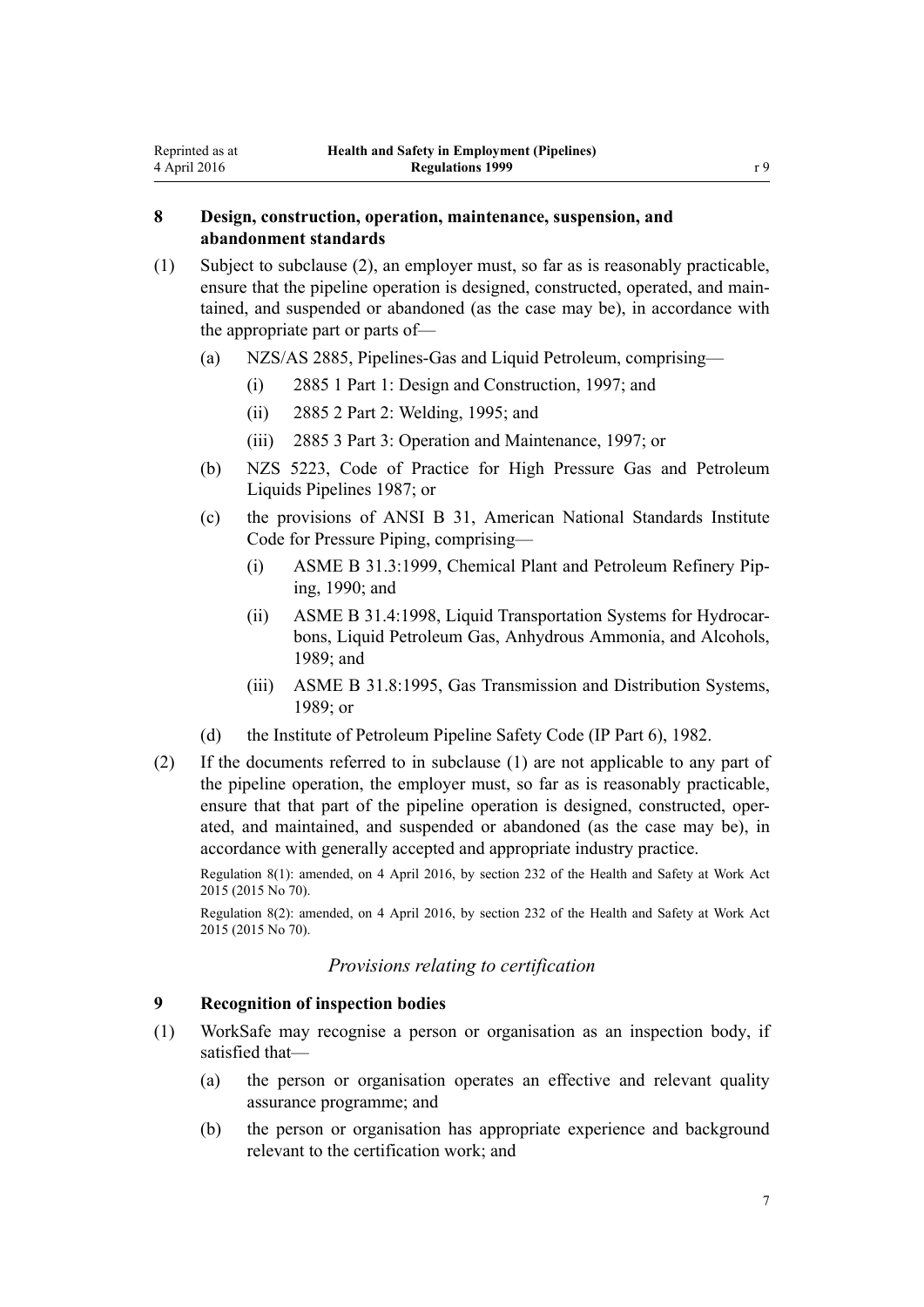- (c) the person or organisation is currently accredited, to a recognised industry standard, by International Accreditation New Zealand on behalf of the Accreditation Council or by the National Association of Testing Authorities, Australia; and
- (d) the person or organisation is likely to carry out its inspection work in an objective fashion that promotes safety and the public interest; and
- (e) there is no reasonably foreseeable conflict of interest between the person or organisation's design verification work, inspection work, and any other work the person or organisation does or is likely to do.
- (2) Recognition of any person or organisation as an inspection body is subject to the following conditions:
	- (a) that any certificate of fitness issued by the inspection body is in the form specified in Schedule 1:
	- (b) that any certificate of fitness issued by the inspection body contains the date on which the certificate expires, which is to be no longer than 5 years from the date of issue of the certificate:
	- (c) any other conditions from time to time prescribed by WorkSafe in the *Gazette* on the ground that it is in the interests of safety to do so.
- (3) WorkSafe may withdraw recognition of an inspection body if WorkSafe is satisfied that—
	- (a) it is appropriate to do so; or
	- (b) the inspection body no longer complies with any provision of subclause (1) or is not complying with any condition imposed by or under subclause (2).
- (4) Before withdrawing recognition of an inspection body, WorkSafe must put its concerns to the inspection body and consider the inspection body's response.
- (5) If WorkSafe has recognised any person or organisation under this regulation, or withdrawn recognition from any person or organisation, WorkSafe must publish a notice to that effect in the *Gazette*.

Regulation 9 heading: amended, on 26 September 2006, by [section 13](http://prd-lgnz-nlb.prd.pco.net.nz/pdflink.aspx?id=DLM382636) of the Testing Laboratory Registration Amendment Act 2006 (2006 No 45).

Regulation 9(1): amended, on 16 December 2013, by [section 22](http://prd-lgnz-nlb.prd.pco.net.nz/pdflink.aspx?id=DLM5302071) of the WorkSafe New Zealand Act 2013 (2013 No 94).

Regulation 9(1): amended, on 26 September 2006, by [section 13](http://prd-lgnz-nlb.prd.pco.net.nz/pdflink.aspx?id=DLM382636) of the Testing Laboratory Registration Amendment Act 2006 (2006 No 45).

Regulation 9(1)(c): amended, on 21 October 2015, by [section 45\(2\)](http://prd-lgnz-nlb.prd.pco.net.nz/pdflink.aspx?id=DLM5947001) of the Standards and Accreditation Act 2015 (2015 No 91).

Regulation 9(2): amended, on 26 September 2006, by [section 13](http://prd-lgnz-nlb.prd.pco.net.nz/pdflink.aspx?id=DLM382636) of the Testing Laboratory Registration Amendment Act 2006 (2006 No 45).

Regulation 9(2)(a): amended, on 26 September 2006, by [section 13](http://prd-lgnz-nlb.prd.pco.net.nz/pdflink.aspx?id=DLM382636) of the Testing Laboratory Registration Amendment Act 2006 (2006 No 45).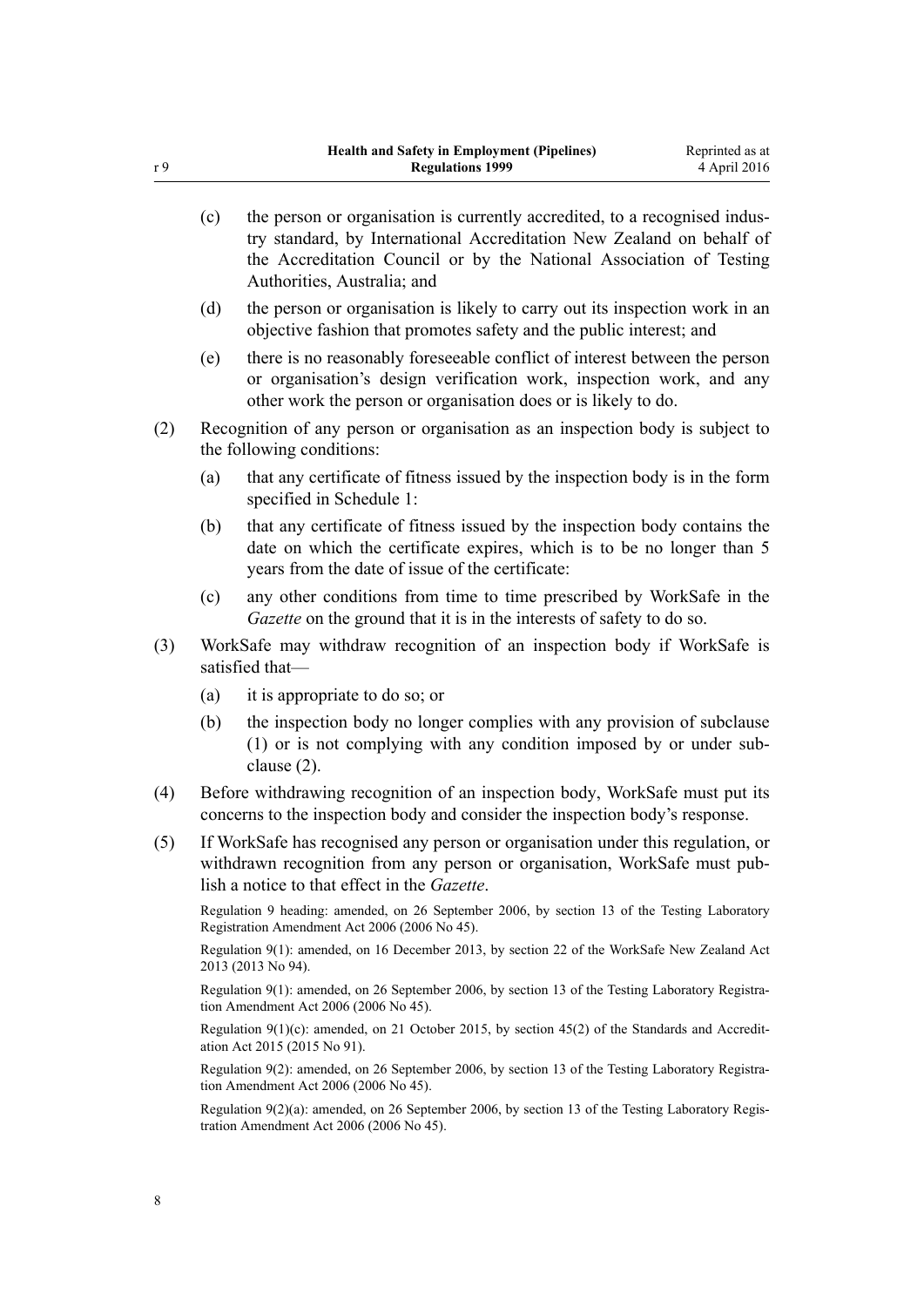<span id="page-8-0"></span>Regulation 9(2)(b): amended, on 26 September 2006, by [section 13](http://prd-lgnz-nlb.prd.pco.net.nz/pdflink.aspx?id=DLM382636) Testing Laboratory Registration Amendment Act 2006 (2006 No 45).

Regulation 9(2)(c): amended, on 16 December 2013, by [section 22](http://prd-lgnz-nlb.prd.pco.net.nz/pdflink.aspx?id=DLM5302071) of the WorkSafe New Zealand Act 2013 (2013 No 94).

Regulation 9(3): amended, on 16 December 2013, by [section 22](http://prd-lgnz-nlb.prd.pco.net.nz/pdflink.aspx?id=DLM5302071) of the WorkSafe New Zealand Act 2013 (2013 No 94).

Regulation 9(3): amended, on 26 September 2006, by [section 13](http://prd-lgnz-nlb.prd.pco.net.nz/pdflink.aspx?id=DLM382636) of the Testing Laboratory Registration Amendment Act 2006 (2006 No 45).

Regulation 9(3)(b): amended, on 26 September 2006, by [section 13](http://prd-lgnz-nlb.prd.pco.net.nz/pdflink.aspx?id=DLM382636) of the Testing Laboratory Registration Amendment Act 2006 (2006 No 45).

Regulation 9(4): amended, on 4 April 2016, by [section 232](http://prd-lgnz-nlb.prd.pco.net.nz/pdflink.aspx?id=DLM5977236) of the Health and Safety at Work Act 2015 (2015 No 70).

Regulation 9(4): amended, on 16 December 2013, by [section 22](http://prd-lgnz-nlb.prd.pco.net.nz/pdflink.aspx?id=DLM5302071) of the WorkSafe New Zealand Act 2013 (2013 No 94).

Regulation 9(4): amended, on 26 September 2006, by [section 13](http://prd-lgnz-nlb.prd.pco.net.nz/pdflink.aspx?id=DLM382636) of the Testing Laboratory Registration Amendment Act 2006 (2006 No 45).

Regulation 9(5): amended, on 16 December 2013, by [section 22](http://prd-lgnz-nlb.prd.pco.net.nz/pdflink.aspx?id=DLM5302071) of the WorkSafe New Zealand Act 2013 (2013 No 94).

#### **10 Inspection body to carry out inspections and issue certificates of fitness**

- (1) An inspection body must—
	- (a) carry out such inspections or examinations of pipelines, and equipment fixed to or associated with pipelines, as may be necessary to determine the safety of such pipelines and equipment; and
	- (b) issue certificates of fitness in respect of the safety of the structure of pipelines and other equipment necessary for the safe operation of the pipelines; and
	- (c) impose limitations or conditions under regulation  $11(5)$ , if the pipelines or equipment no longer complies with the relevant certificate of fitness.
- (2) In issuing a certificate of fitness for any pipeline, an inspection body may consider the conditions of authorisation of the pipeline (if any).

Regulation 10 heading: amended, on 26 September 2006, by [section 13](http://prd-lgnz-nlb.prd.pco.net.nz/pdflink.aspx?id=DLM382636) of the Testing Laboratory Registration Amendment Act 2006 (2006 No 45).

Regulation 10(1): amended, on 26 September 2006, by [section 13](http://prd-lgnz-nlb.prd.pco.net.nz/pdflink.aspx?id=DLM382636) of the Testing Laboratory Registration Amendment Act 2006 (2006 No 45).

Regulation 10(2): amended, on 26 September 2006, by [section 13](http://prd-lgnz-nlb.prd.pco.net.nz/pdflink.aspx?id=DLM382636) of the Testing Laboratory Registration Amendment Act 2006 (2006 No 45).

#### **11 Compliance with certificates of fitness**

- (1) An employer must, so far as is reasonably practicable, ensure that a pipeline is not operated unless there is a current certificate of fitness in respect of—
	- (a) the pipeline; and
	- (b) all equipment necessary for the safe operation of the pipeline.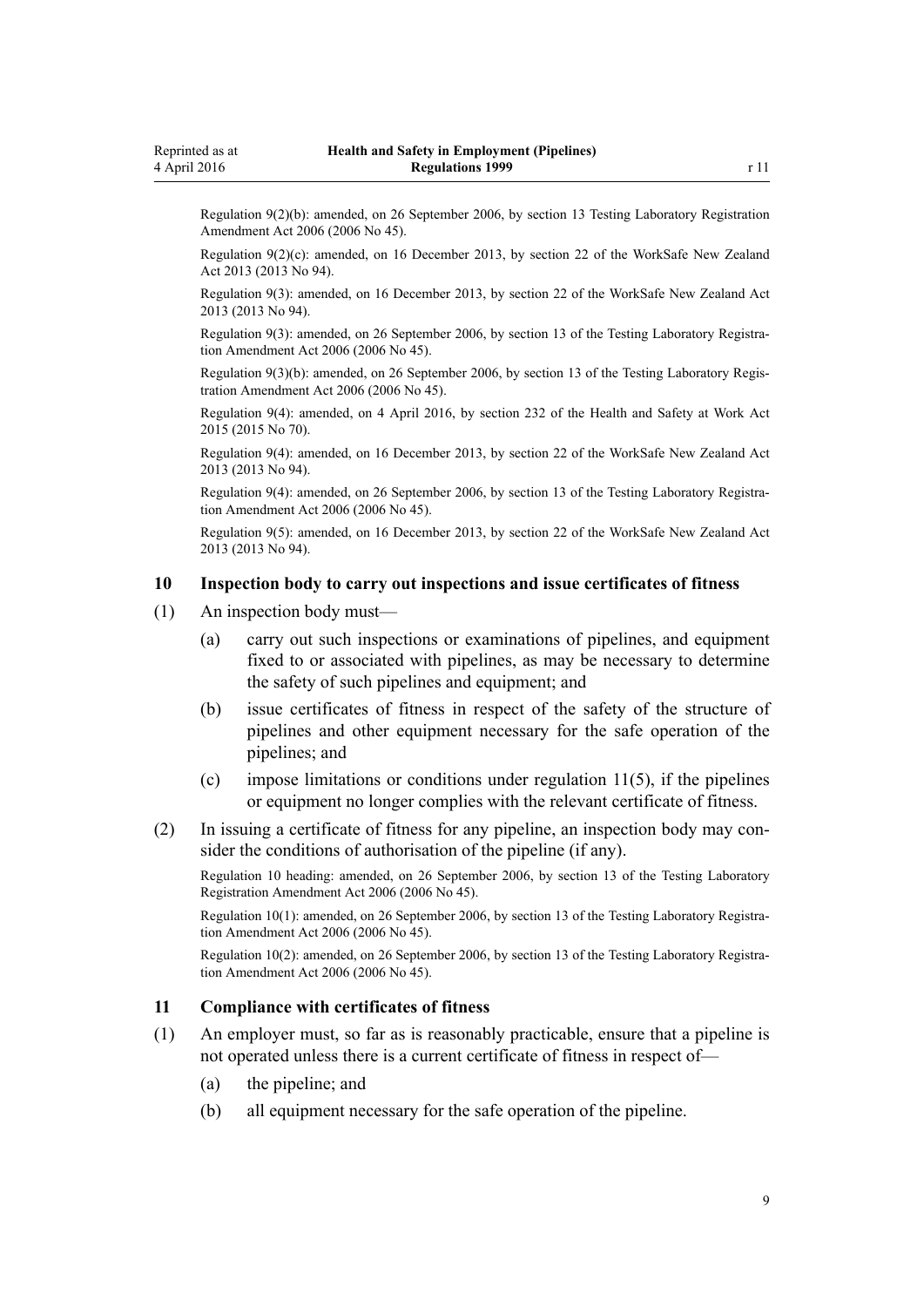|      | <b>Health and Safety in Employment (Pipelines)</b> | Reprinted as at |
|------|----------------------------------------------------|-----------------|
| r 11 | <b>Regulations 1999</b>                            | 4 April 2016    |

- (2) The matters referred to in subclause  $(1)(a)$  and  $(b)$  may be covered by 1 certificate, if appropriate.
- (3) An employer must, so far as is reasonably practicable, ensure that a copy of any certificate of fitness is provided to WorkSafe before the pipeline is operated.
- (4) The pipeline or equipment no longer complies with the relevant certificate of fitness if it—
	- (a) sustains damage; or
	- (b) shows signs of deterioration that could affect the integrity of the pipeline or equipment; or
	- (c) is structurally modified or replaced.
- (5) If the pipeline or equipment no longer complies with the relevant certificate of fitness,—
	- (a) the employer must cease to operate that pipeline or equipment unless the inspection body allows such operation under paragraph (b):
	- (b) the inspection body may allow the employer to continue to operate that pipeline or equipment in accordance with such reasonable limitations and conditions as it notifies to the employer in writing, and—
		- (i) the certificate of fitness is subject to those limitations and conditions; and
		- (ii) the employer may continue to operate the pipeline or equipment only within those limitations or conditions (if any):
	- (c) the inspection body must in each case endorse on the certificate of fitness—
		- (i) the reason or reasons for non-compliance; and
		- (ii) any limitations and conditions imposed under this subclause.
- (6) An employer must, so far as is reasonably practicable, ensure that every pipeline in existence at the date of commencement of these regulations complies with this regulation within 18 months after that date.

Regulation 11(1): amended, on 4 April 2016, by [section 232](http://prd-lgnz-nlb.prd.pco.net.nz/pdflink.aspx?id=DLM5977236) of the Health and Safety at Work Act 2015 (2015 No 70).

Regulation 11(3): amended, on 4 April 2016, by [section 232](http://prd-lgnz-nlb.prd.pco.net.nz/pdflink.aspx?id=DLM5977236) of the Health and Safety at Work Act 2015 (2015 No 70).

Regulation 11(3): amended, on 16 December 2013, by [section 22](http://prd-lgnz-nlb.prd.pco.net.nz/pdflink.aspx?id=DLM5302071) of the WorkSafe New Zealand Act 2013 (2013 No 94).

Regulation 11(5)(a): amended, on 26 September 2006, by [section 13](http://prd-lgnz-nlb.prd.pco.net.nz/pdflink.aspx?id=DLM382636) of the Testing Laboratory Registration Amendment Act 2006 (2006 No 45).

Regulation 11(5)(b): amended, on 26 September 2006, by [section 13](http://prd-lgnz-nlb.prd.pco.net.nz/pdflink.aspx?id=DLM382636) of the Testing Laboratory Registration Amendment Act 2006 (2006 No 45).

Regulation 11(5)(c): amended, on 26 September 2006, by [section 13](http://prd-lgnz-nlb.prd.pco.net.nz/pdflink.aspx?id=DLM382636) of the Testing Laboratory Registration Amendment Act 2006 (2006 No 45).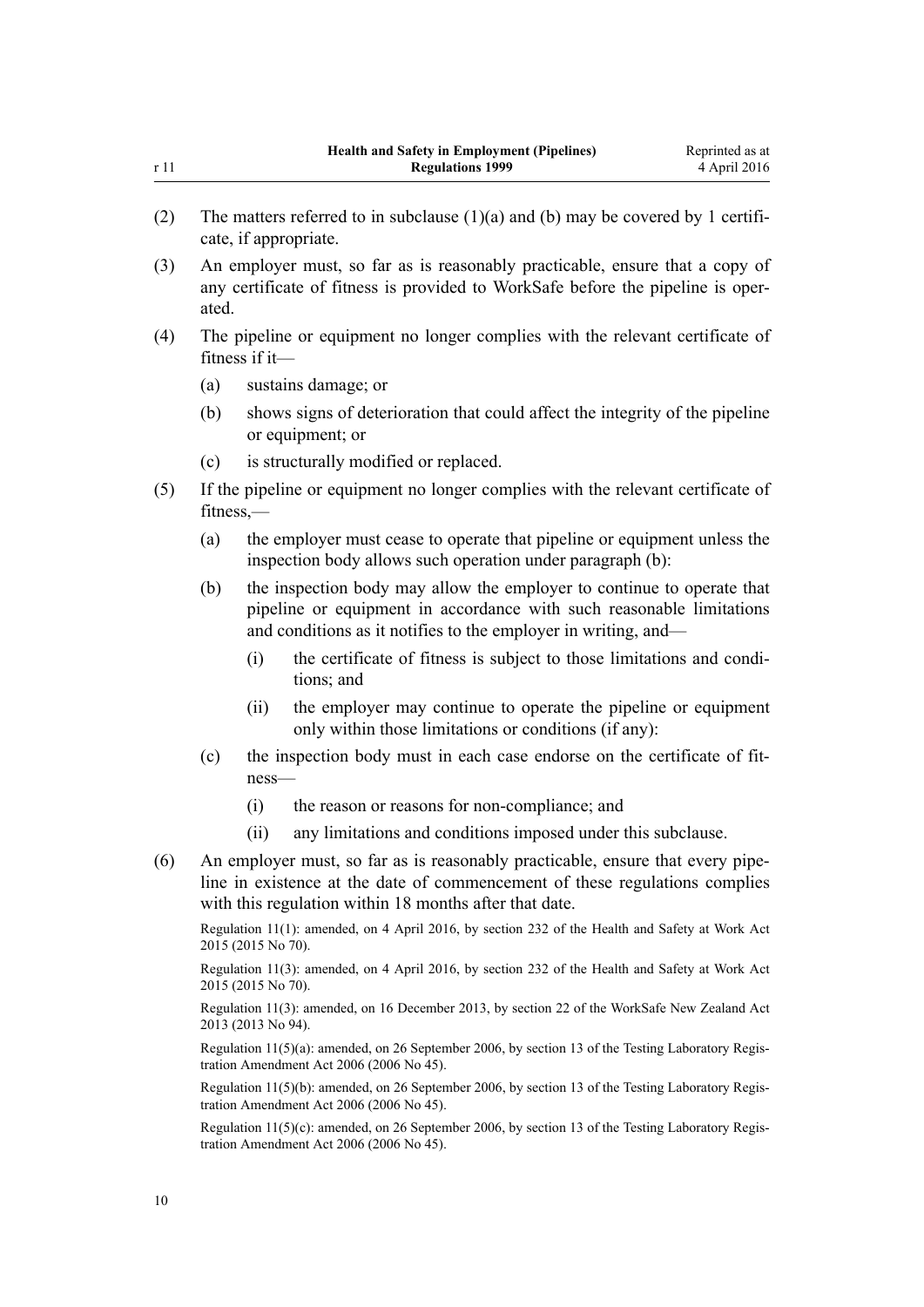<span id="page-10-0"></span>Regulation 11(6): amended, on 4 April 2016, by [section 232](http://prd-lgnz-nlb.prd.pco.net.nz/pdflink.aspx?id=DLM5977236) of the Health and Safety at Work Act 2015 (2015 No 70).

## *Notifiable operations*

#### **12 Notification of certain operations**

- (1) No employer may commence the construction, operation, or abandonment of a pipeline operation unless WorkSafe has first been notified in writing of—
	- (a) the nature of that work; and
	- (b) the time when the employer intends to commence that work.
- (2) The notification must contain the particulars set out in [Parts 1](#page-15-0) and [2](#page-16-0) (as appropriate) of Schedule 2.
- (3) An employer must, so far as is reasonably practicable, ensure that WorkSafe is notified at least 20 days before the day on which the employer intends to commence the construction, operation, or abandonment of the pipeline operation.
- (4) If any material alteration occurs in respect of the particulars supplied under subclause (2), an employer must, so far as is reasonably practicable, ensure that WorkSafe is notified in writing of the alteration as soon as practicable after the date of the alteration.
- (5) An employer must, so far as is reasonably practicable, ensure that the construction, operation, or abandonment of the pipeline operation is carried out in a manner that is consistent with the notification.
- (6) Within 6 months after a pipeline begins operating, the employer must confirm to WorkSafe the notification details supplied to WorkSafe under subclause (1), together with such additions and other amendments as may be necessary.

Regulation 12(1): amended, on 16 December 2013, by [section 22](http://prd-lgnz-nlb.prd.pco.net.nz/pdflink.aspx?id=DLM5302071) of the WorkSafe New Zealand Act 2013 (2013 No 94).

Regulation 12(3): amended, on 4 April 2016, by [section 232](http://prd-lgnz-nlb.prd.pco.net.nz/pdflink.aspx?id=DLM5977236) of the Health and Safety at Work Act 2015 (2015 No 70).

Regulation 12(3): amended, on 16 December 2013, by [section 22](http://prd-lgnz-nlb.prd.pco.net.nz/pdflink.aspx?id=DLM5302071) of the WorkSafe New Zealand Act 2013 (2013 No 94).

Regulation 12(4): amended, on 4 April 2016, by [section 232](http://prd-lgnz-nlb.prd.pco.net.nz/pdflink.aspx?id=DLM5977236) of the Health and Safety at Work Act 2015 (2015 No 70).

Regulation 12(4): amended, on 16 December 2013, by [section 22](http://prd-lgnz-nlb.prd.pco.net.nz/pdflink.aspx?id=DLM5302071) of the WorkSafe New Zealand Act 2013 (2013 No 94).

Regulation 12(5): amended, on 4 April 2016, by [section 232](http://prd-lgnz-nlb.prd.pco.net.nz/pdflink.aspx?id=DLM5977236) of the Health and Safety at Work Act 2015 (2015 No 70).

Regulation 12(6): amended, on 16 December 2013, by [section 22](http://prd-lgnz-nlb.prd.pco.net.nz/pdflink.aspx?id=DLM5302071) of the WorkSafe New Zealand Act 2013 (2013 No 94).

#### **13 Other notifications**

(1) If a hydrostatic test is to be carried out, an employer must, so far as is reasonably practicable, ensure that WorkSafe is given at least 8 days' notice of the likely date and location of the proposed hydrostatic test.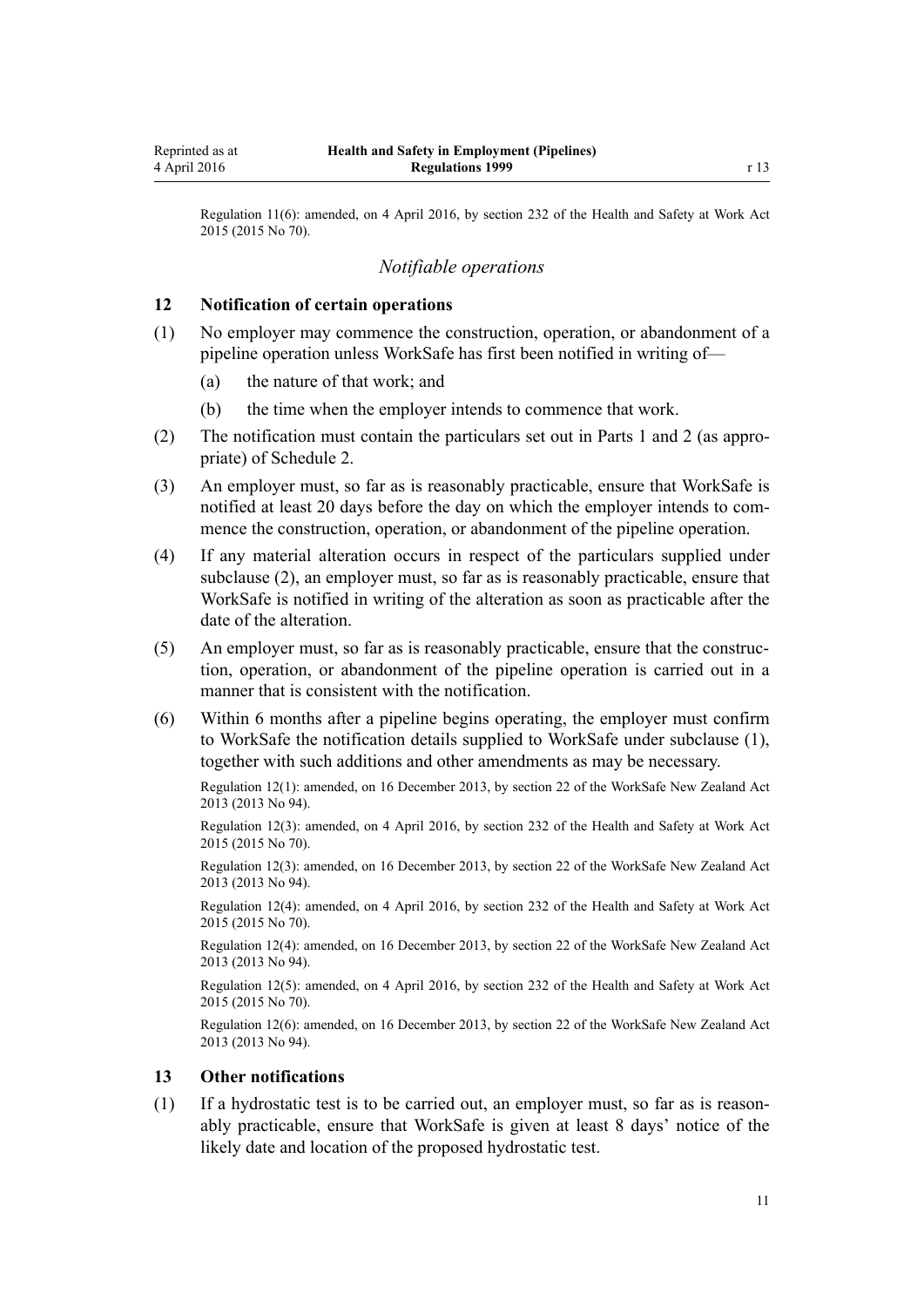<span id="page-11-0"></span>(2) An employer must, so far as is reasonably practicable, ensure that WorkSafe is notified as soon as practicable of any fault, damage, or incident in relation to the pipeline that has caused or might have caused serious harm to pipeline workers or to other people in the vicinity of the pipeline.

Regulation 13(1): amended, on 4 April 2016, by [section 232](http://prd-lgnz-nlb.prd.pco.net.nz/pdflink.aspx?id=DLM5977236) of the Health and Safety at Work Act 2015 (2015 No 70).

Regulation 13(1): amended, on 16 December 2013, by [section 22](http://prd-lgnz-nlb.prd.pco.net.nz/pdflink.aspx?id=DLM5302071) of the WorkSafe New Zealand Act 2013 (2013 No 94).

Regulation 13(2): amended, on 4 April 2016, by [section 232](http://prd-lgnz-nlb.prd.pco.net.nz/pdflink.aspx?id=DLM5977236) of the Health and Safety at Work Act 2015 (2015 No 70).

Regulation 13(2): amended, on 16 December 2013, by [section 22](http://prd-lgnz-nlb.prd.pco.net.nz/pdflink.aspx?id=DLM5302071) of the WorkSafe New Zealand Act 2013 (2013 No 94).

*Duties relating to land occupiers and controlling authorities*

### **14 Abandonment of pipeline operation**

An employer must, so far as is reasonably practicable, ensure that no hazard is created when a pipeline operation is being abandoned.

Regulation 14: amended, on 4 April 2016, by [section 232](http://prd-lgnz-nlb.prd.pco.net.nz/pdflink.aspx?id=DLM5977236) of the Health and Safety at Work Act 2015 (2015 No 70).

#### **15 Notification to land occupiers or controlling authorities**

- (1) An employer must, so far as is reasonably practicable, notify any occupier or controlling authority of any piece of land through, on, or under which a pipeline passes, of—
	- (a) the name and relevant contact details of the person who may be contacted in respect of any matter relating to the pipeline; and
	- (b) the hazards likely to be involved in respect of any work near the pipeline.
- (2) Notification under subclause (1) must be made as soon as practicable after any change of details in respect of the person to be notified under this regulation, and in any event at least annually.

Regulation 15(1): amended, on 4 April 2016, by [section 232](http://prd-lgnz-nlb.prd.pco.net.nz/pdflink.aspx?id=DLM5977236) of the Health and Safety at Work Act 2015 (2015 No 70).

### **16 Work which might adversely affect pipelines**

- (1) An employer—
	- (a) must, so far as is reasonably practicable, ensure that any work on, in, or around a pipeline is undertaken in such a manner as to minimise any significant hazards that may arise; and
	- (b) must ensure that, before work is undertaken, the manager is notified of those activities specified in subclause (4) that are likely to adversely affect the structural integrity or operation of any pipeline and create a significant hazard.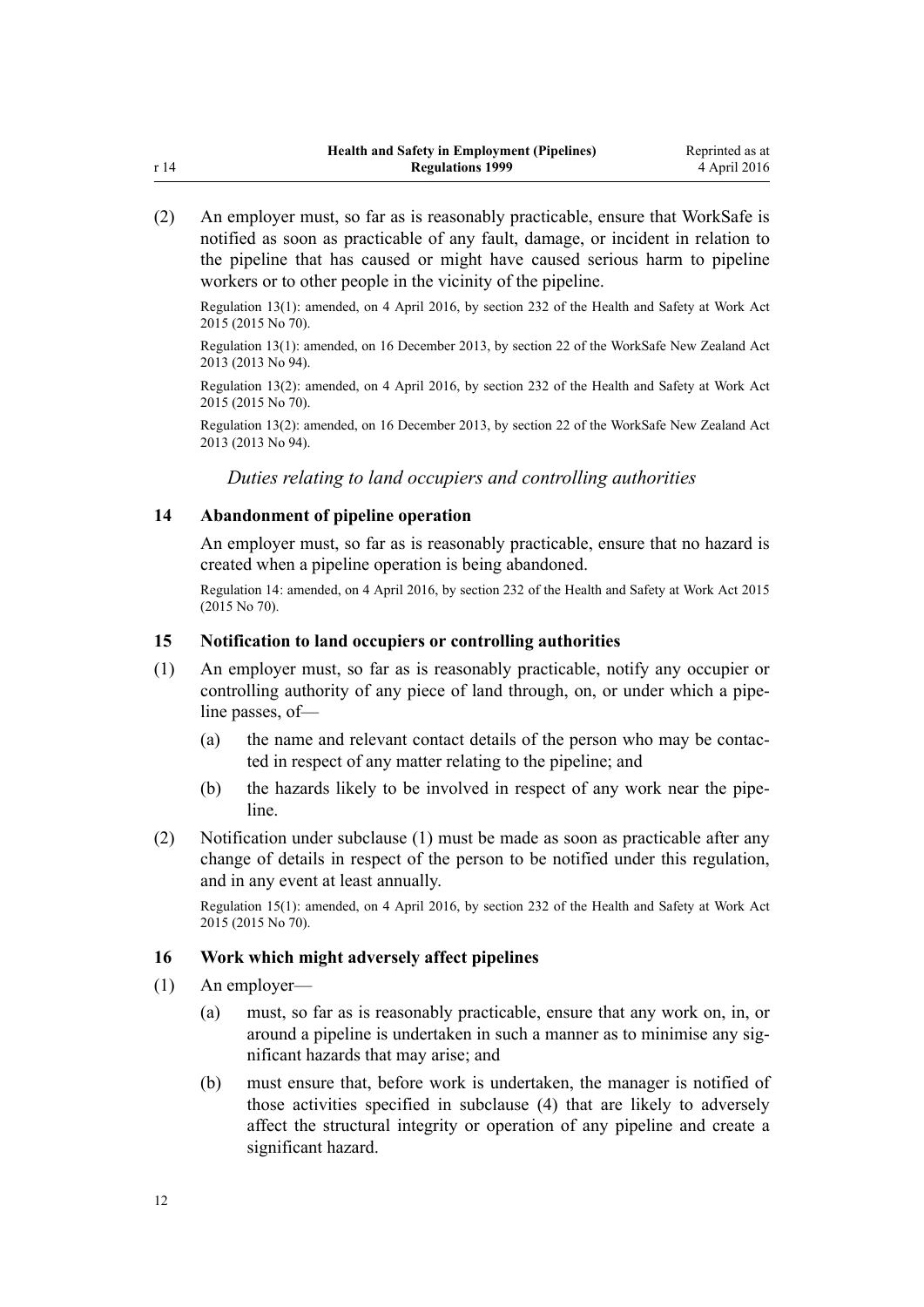- <span id="page-12-0"></span>(2) A pipeline worker must, so far as is reasonably practicable, ensure that any work on, in, or around a pipeline is undertaken in such a manner as to minimise any significant hazards that may arise.
- (3) An employee must ensure that, before work is undertaken, the manager is notified of those activities specified in subclause (4) that are likely to adversely affect the structural integrity or operation of any pipeline and create a significant hazard.
- (4) The activities concerned are—
	- (a) blasting:
	- (b) excavation or other land disturbance:
	- (c) placing of trees or plants:
	- (d) placing of any matter or thing on or in any land:
	- (e) loading of the soil:
	- (f) passage of any heavy vehicles or heavy machinery.

Regulation 16(1): replaced, on 4 April 2016, by [section 232](http://prd-lgnz-nlb.prd.pco.net.nz/pdflink.aspx?id=DLM5977236) of the Health and Safety at Work Act 2015 (2015 No 70).

Regulation 16(2): amended, on 4 April 2016, by [section 232](http://prd-lgnz-nlb.prd.pco.net.nz/pdflink.aspx?id=DLM5977236) of the Health and Safety at Work Act 2015 (2015 No 70).

### **17 Emergency procedures**

- (1) A principal, and any other person, who controls a workplace must, so far as is reasonably practicable, develop procedures for dealing with emergencies that may arise while employees are at work.
- (2) The procedures include—
	- (a) identifying the person or persons responsible for instructing pipeline workers in the emergency procedures; and
	- (b) ensuring that a copy of the emergency procedures is sent to WorkSafe before commencement of the pipeline operation; and
	- (c) reviewing the emergency procedures from time to time to ensure that they remain adequate; and
	- (d) ensuring that any revision of emergency procedures is provided to Work-Safe as soon as practicable after the revision is made.
- (3) The principal or other person must ensure that a copy of the procedures is provided to WorkSafe as soon as practicable after they have been developed.

Regulation 17(1): amended, on 4 April 2016, by [section 232](http://prd-lgnz-nlb.prd.pco.net.nz/pdflink.aspx?id=DLM5977236) of the Health and Safety at Work Act 2015 (2015 No 70).

Regulation 17(2)(b): amended, on 16 December 2013, by [section 22](http://prd-lgnz-nlb.prd.pco.net.nz/pdflink.aspx?id=DLM5302071) of the WorkSafe New Zealand Act 2013 (2013 No 94).

Regulation 17(2)(d): amended, on 16 December 2013, by [section 22](http://prd-lgnz-nlb.prd.pco.net.nz/pdflink.aspx?id=DLM5302071) of the WorkSafe New Zealand Act 2013 (2013 No 94).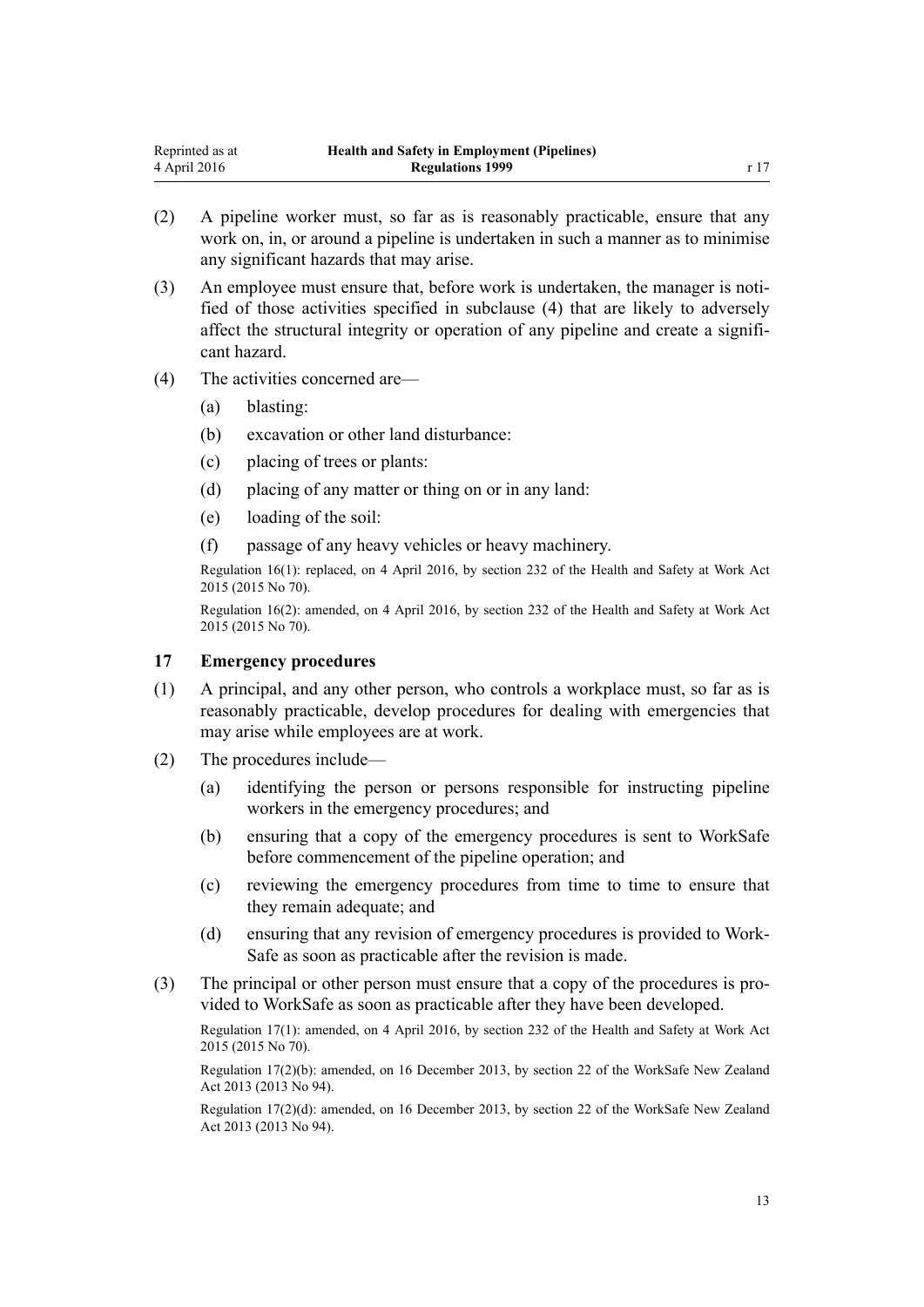<span id="page-13-0"></span>Regulation 17(3): amended, on 16 December 2013, by [section 22](http://prd-lgnz-nlb.prd.pco.net.nz/pdflink.aspx?id=DLM5302071) of the WorkSafe New Zealand Act 2013 (2013 No 94).

#### *Revocation*

## **18 Revocation**

The Petroleum Pipelines Regulations 1984 (SR 1984/114) are revoked.

## *Offences*

# *[Revoked]*

Heading: revoked, on 4 April 2016, by [section 232](http://prd-lgnz-nlb.prd.pco.net.nz/pdflink.aspx?id=DLM5977236) of the Health and Safety at Work Act 2015 (2015 No 70).

## **19 Offences**

## *[Revoked]*

Regulation 19: revoked, on 4 April 2016, by [section 232](http://prd-lgnz-nlb.prd.pco.net.nz/pdflink.aspx?id=DLM5977236) of the Health and Safety at Work Act 2015 (2015 No 70).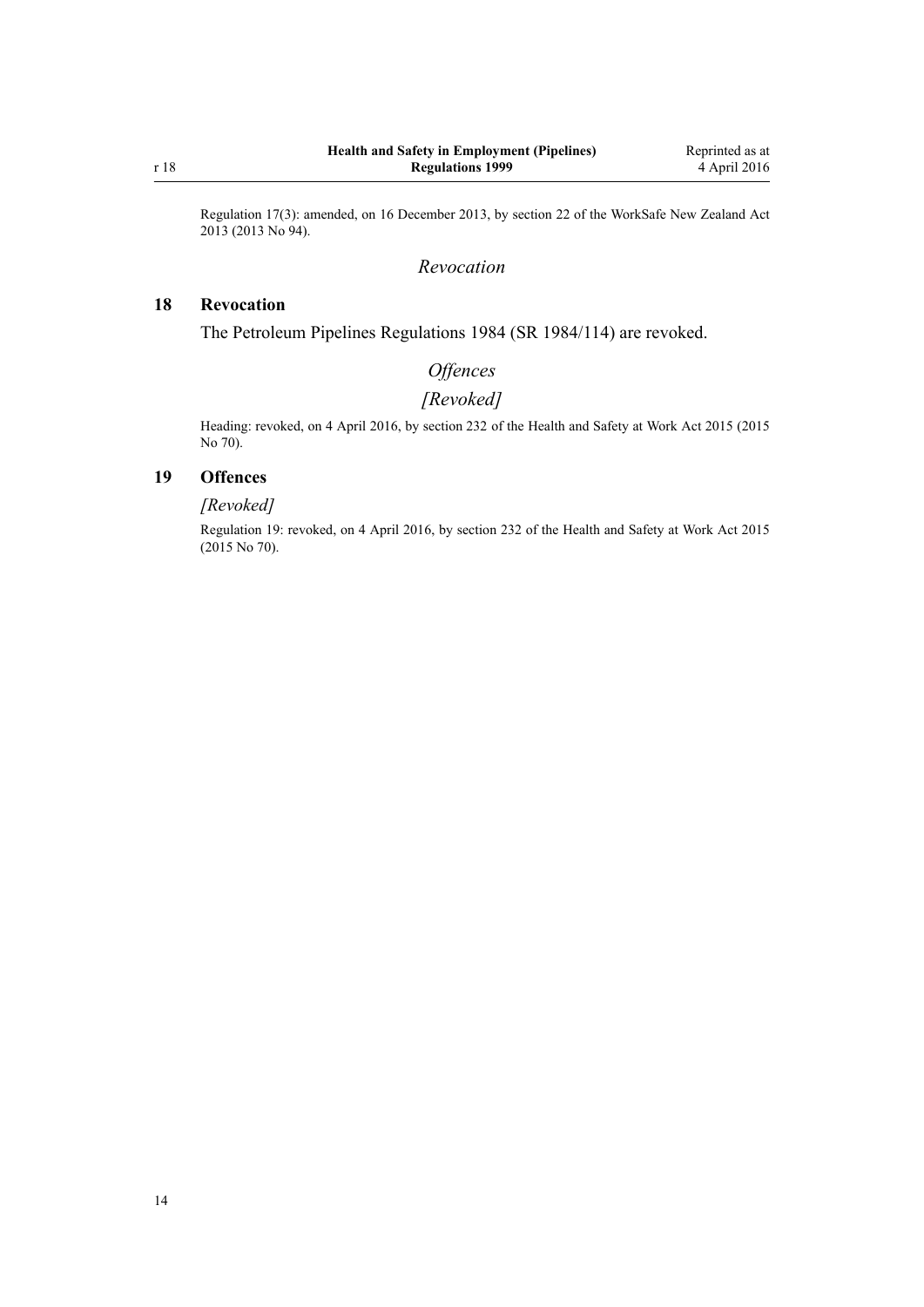## **Schedule 1 Form of certificate of fitness**

[r 9\(2\)\(a\)](#page-6-0)

<span id="page-14-0"></span>[*Name or description of pipeline*]

I certify that all of the following parts of the above-mentioned pipeline have been designed, constructed, operated, and maintained, and suspended or abandoned, as indicated below, in accordance with generally accepted and appropriate industry practice, as indicated by compliance with the appropriate part or parts of the codes of practice specified:

| Part [ <i>description</i> ] | Code of practice | Action*                                                                             |  |
|-----------------------------|------------------|-------------------------------------------------------------------------------------|--|
|                             |                  | The following parts of the above-mentioned pipeline have the following limitations: |  |

Part [*description*] Limitations

This certificate of fitness expires on the close of ................... or, in respect of any part of the pipeline, on the date on which that part no longer complies with this certificate of fitness.

Signed [*Inspection body*]

Date

................... is an inspection body recognised by WorkSafe, such recognition being notified in the *Gazette* of [*year*], at page ......... .

\*List whether it has been Designed (D), Constructed (C), Operated (O), Maintained (M), Abandoned (A).

Schedule 1: amended, on 16 December 2013, by [section 22](http://prd-lgnz-nlb.prd.pco.net.nz/pdflink.aspx?id=DLM5302071) of the WorkSafe New Zealand Act 2013 (2013 No 94).

Schedule 1: amended, on 26 September 2006, by [section 13](http://prd-lgnz-nlb.prd.pco.net.nz/pdflink.aspx?id=DLM382636) of the Testing Laboratory Registration Amendment Act 2006 (2006 No 45).

Schedule 1: amended, on 26 September 2006, by [section 13](http://prd-lgnz-nlb.prd.pco.net.nz/pdflink.aspx?id=DLM382636) of the Testing Laboratory Registration Amendment Act 2006 (2006 No 45).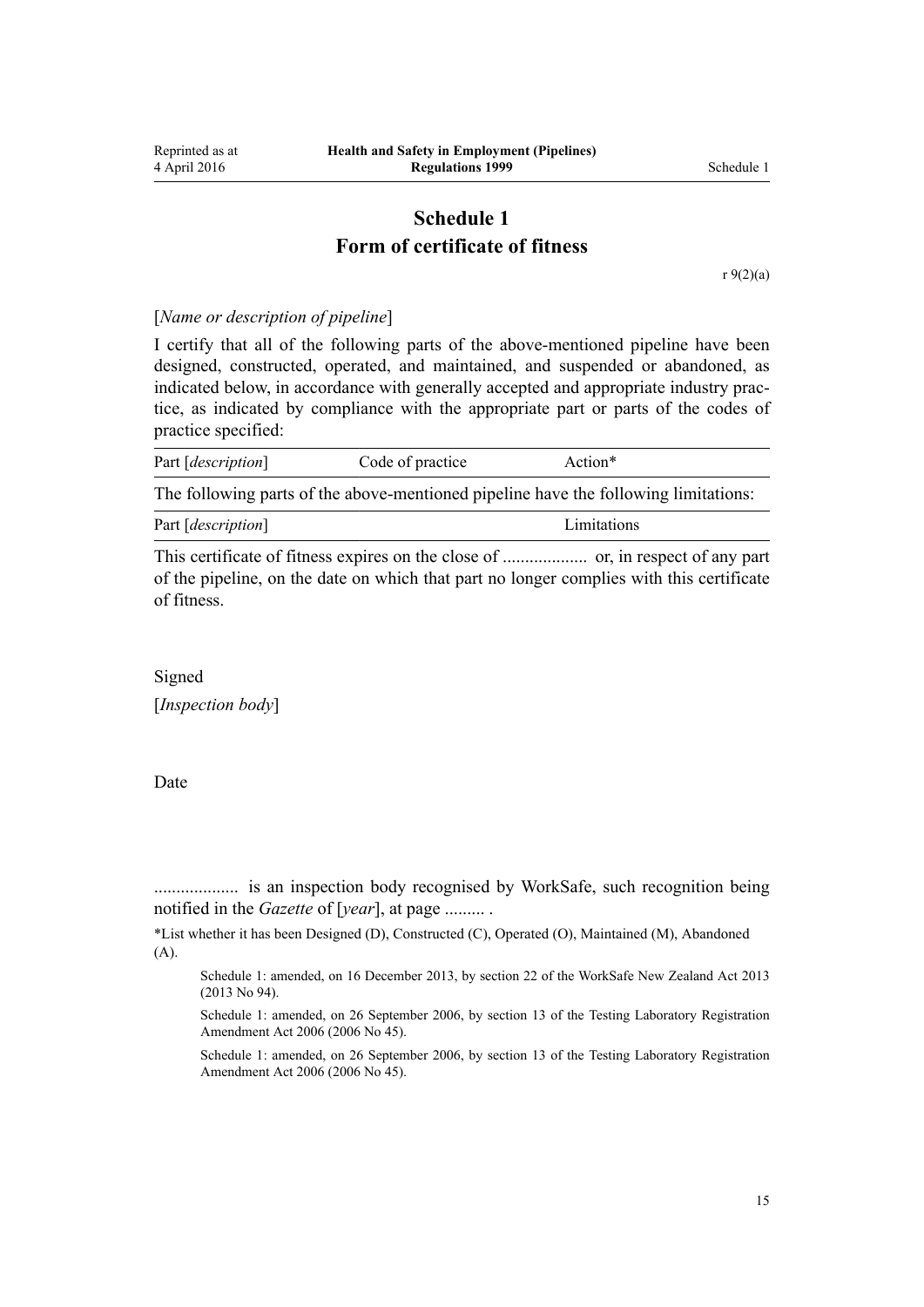## **Schedule 2 Particulars to be notified to WorkSafe**

[r 12\(2\)](#page-10-0)

<span id="page-15-0"></span>Schedule 2 heading: amended, on 16 December 2013, by [section 22](http://prd-lgnz-nlb.prd.pco.net.nz/pdflink.aspx?id=DLM5302071) of the WorkSafe New Zealand Act 2013 (2013 No 94).

#### **Part 1**

## **Particulars required to be notified to WorkSafe before construction or operation of pipeline**

Schedule 2 Part 1 heading: amended, on 16 December 2013, by [section 22](http://prd-lgnz-nlb.prd.pco.net.nz/pdflink.aspx?id=DLM5302071) of the WorkSafe New Zealand Act 2013 (2013 No 94).

- 1 The name and address of every employer, and of any manager appointed under [regulation 5](#page-5-0).
- 2 The material to be transported in the pipeline.
- 3 The route of the pipeline and its terminal points.
- 4 The proposed location of fittings, pumps, tanks, and appurtenances that are intended to be directly associated with the operation of the pipeline.
- 5 The proposed codes of practice or codes for pipeline design, construction, operation, maintenance, and testing.
- 6 The size, length, and maximum working pressure of the pipeline.
- 7 The proposed nominal outside diameter and nominal wall thickness of the pipe, and the strength grade of the material of which the pipe is made.
- 8 Copies of hydrostatic test records, including calibration certificates for pressure testing equipment and originals of field data sheets.
- 9 The proposed maximum and minimum hydrostatic test pressures.
- 10 Details of any likely adverse effects of the terrain on or adjacent to the proposed route of the pipeline and any means by which the likely effects are to be monitored or controlled.
- 11 A plan, in an appropriate form and scale, showing—
	- (a) the surveyed and pegged route proposed for the pipeline; and
	- (b) the extent to which the pipeline may be placed through, on, or under any road, railway, water, or other artificially imposed landscape feature any part of which is within 5 m of the centreline of the pipeline; and
	- (c) the proposed location of block valves, and shut-off valves, of stations for reducing or increasing pressure; and
	- (d) the location of any other pipelines, utilities, or storage facilities, that are likely to contain significant amounts of potentially hazardous fluids and that are located within 25 m of the centreline of the pipeline.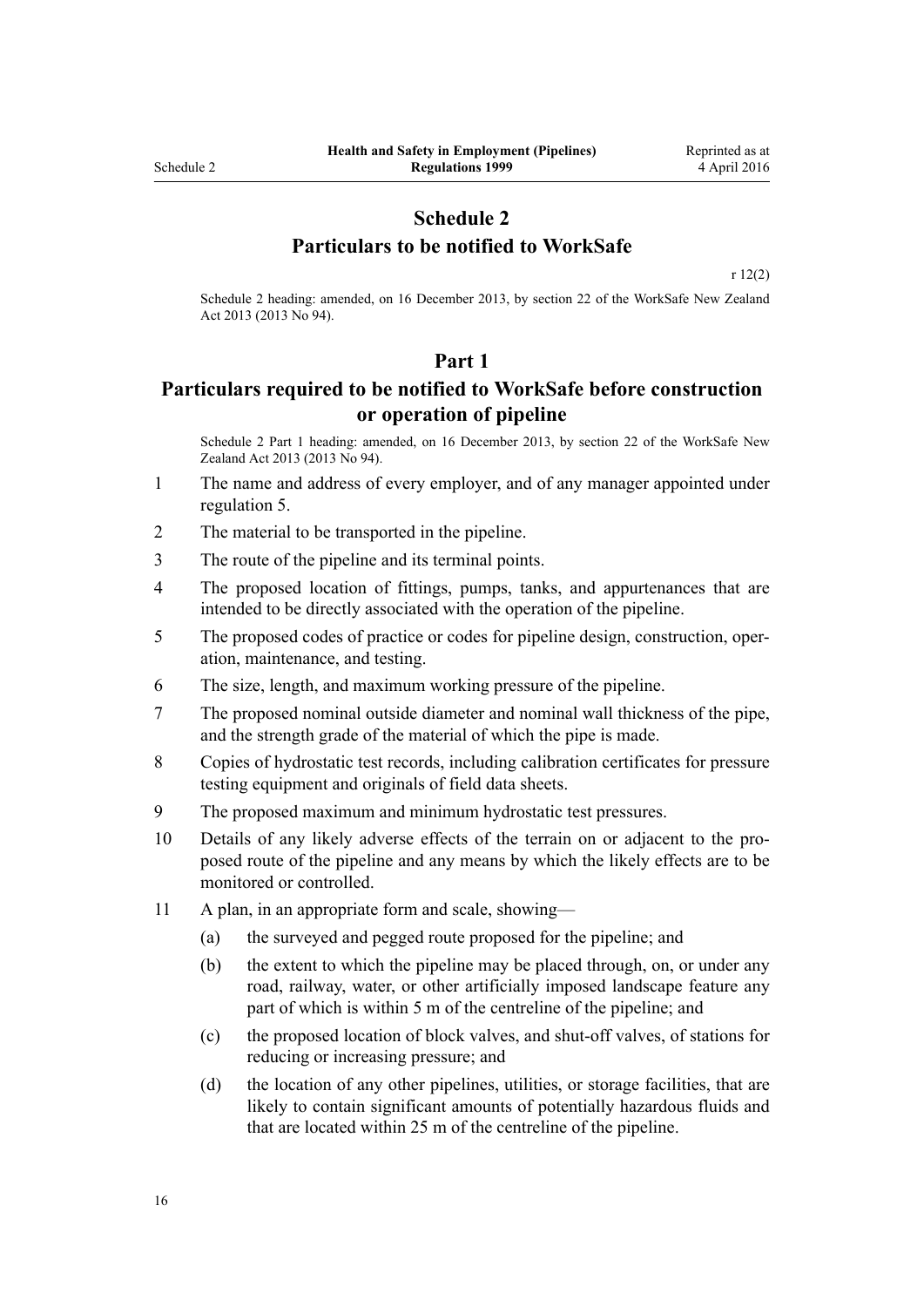## **Part 2**

## <span id="page-16-0"></span>**Particulars required to be notified to WorkSafe before abandonment of pipeline**

Schedule 2 Part 2 heading: amended, on 16 December 2013, by [section 22](http://prd-lgnz-nlb.prd.pco.net.nz/pdflink.aspx?id=DLM5302071) of the WorkSafe New Zealand Act 2013 (2013 No 94).

- 1 The name and address of every employer, and of any manager appointed under [regulation 5](#page-5-0).
- 2 The estimated date of abandonment.
- 3 Details of depressurisation, purging, cleaning, and sealing.
- 4 Details of changes to any existing cathodic protection system.
- 5 Details as to the practicable steps to be taken to ensure no hazard is created when a pipeline is abandoned.

Marie Shroff, Clerk of the Executive Council.

Issued under the authority of the [Legislation Act 2012](http://prd-lgnz-nlb.prd.pco.net.nz/pdflink.aspx?id=DLM2997643). Date of notification in *Gazette*: 14 October 1999.